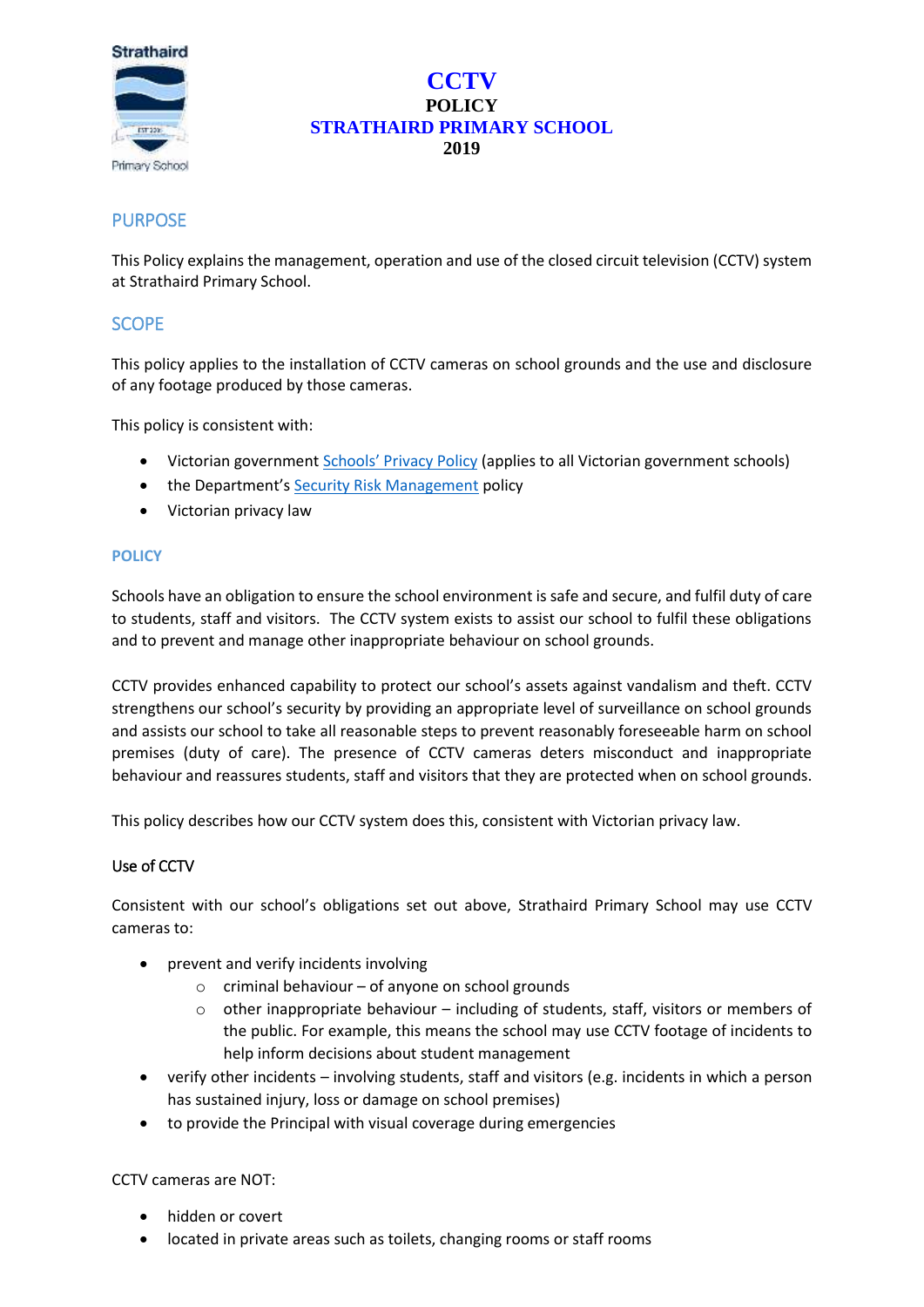• used to monitor student or staff work performance

### Location of CCTV cameras in our school

In our school, CCTV cameras are placed in multiple external locations:

- school gated entrances
- building entrances
- between buildings

A notice is located near each CCTV camera which alerts people to the presence of the camera and this CCTV Policy.

# Access to CCTV footage

CCTV footage is only accessed for the purposes set out in this policy (see 'Use of CCTV footage') and only by the following people:

- 1. the Principal or the Principal's nominees. The nominees are the Assistant Principals and DET Specialist Technician.
- 2. central and regional Department staff, when required to assist the school for an above purpose
- 3. any other people permitted by law.

# Showing footage to staff, students and/or their parents involved in incidents

When using CCTV for the purposes listed in this policy under the heading 'Use of CCTV' and only when appropriate, the Principal may show specific footage of an incident to those directly involved, including relevant staff, students and/or their parents.

This means that any person on school premises may be captured on CCTV footage of an incident that the Principal may subsequently show to staff, students and/or their parents.

The school cannot give copies of CCTV footage to staff, students, parents or any other parties. Any requests for a copy of CCTV footage must be made to the Department's Freedom of Information Unit, as set out below.

### Managing and securing the CCTV system

The Principal or their nominee is responsible for managing and securing the CCTV system including:

- 1. operation of the CCTV system and ensuring it complies with this policy
- 2. considering the appropriate location and use of cameras and method for storing CCTV footage
- 3. maintaining and upgrading cameras when required.

### Ownership of CCTV footage

The Department of Education and Training (the Department) owns our school's CCTV systems and CCTV footage.

### Disclosure of CCTV footage

Our school may only disclose CCTV footage externally (i.e. external to the Department) as described in this policy or otherwise when permitted by law.